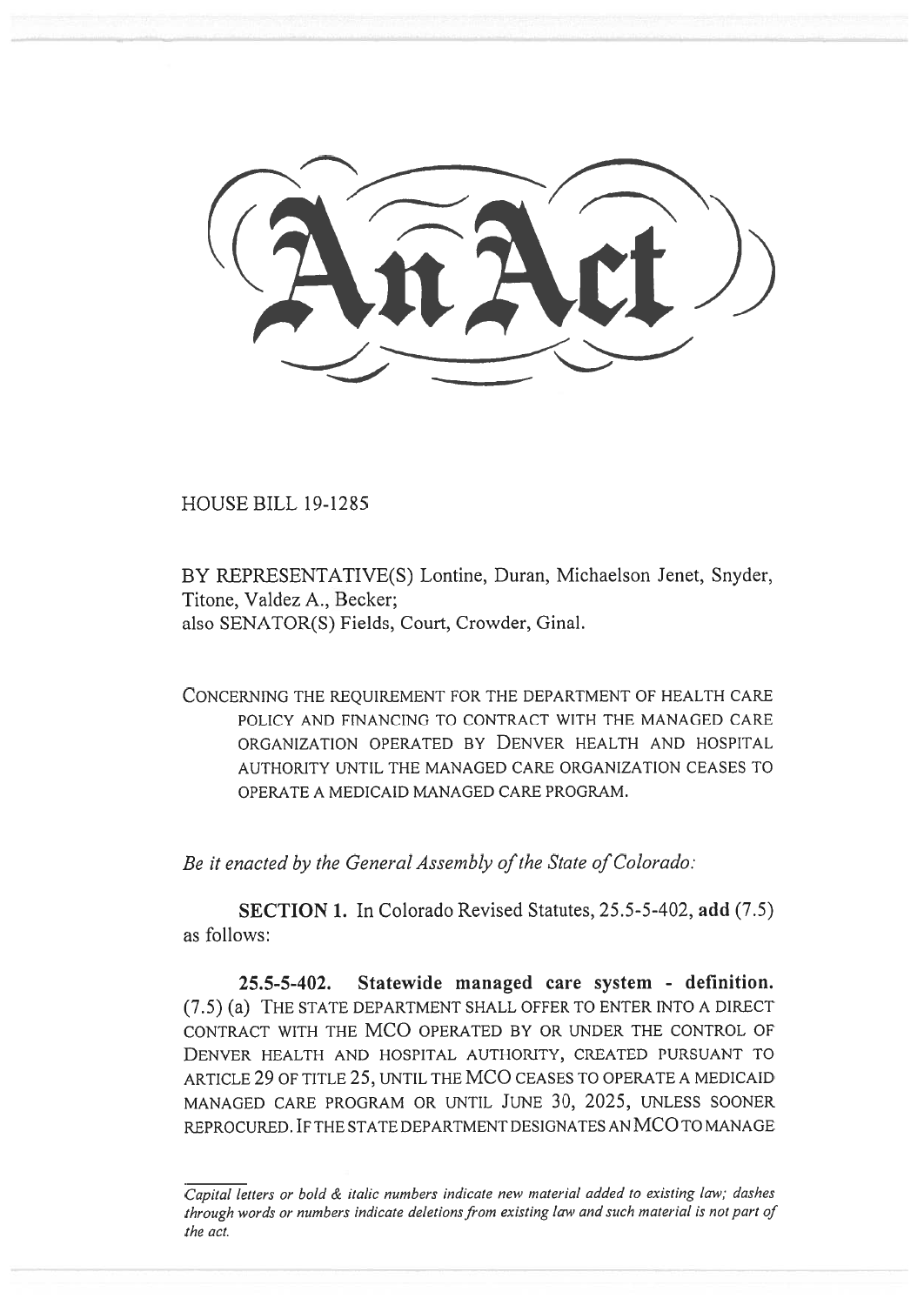BEHAVIORAL HEALTH SERVICES PURSUANT TO THIS ARTICLE 5, DENVER HEALTH AND HOSPITAL AUTHORITY, OR ANY SUBSIDIARY THEREOF, SHALL COLLABORATE WITH THE MCO DURING THE TERM OF CONTRACT.

(b) THE MCO OPERATED BY OR UNDER THE CONTROL OF DENVER HEALTH AND HOSPITAL AUTHORITY SHALL:

(I) MAINTAIN ADEQUATE FINANCIALS TO ENSURE PROPER SOLVENCY AS A RISK MANAGER;

(II) ACCEPT RATES DETERMINED BY THE STATE DEPARTMENT, THROUGH STANDARD METHODOLOGIES, TO COVER THE POPULATION IT IS SERVING;

(III) MAINTAIN SERVICE AND QUALITY METRICS, AS DETERMINED BY THE STATE DEPARTMENT; AND

(IV) MEET STATEWIDE MANAGED CARE SYSTEM STANDARDS AND OPERATE AS PART OF THE OVERALL MANAGED CARE SYSTEM.

**SECTION 2. Act subject to petition - effective date.** This act takes effect at 12:01 a.m. on the day following the expiration of the ninety-day period after final adjournment of the general assembly (August 2, 2019, if adjournment sine die is on May 3, 2019); except that, if a referendum petition is filed pursuant to section 1 (3) of article V of the state constitution against this act or an item, section, or part of this act within such period, then the act, item, section, or part will not take effect unless